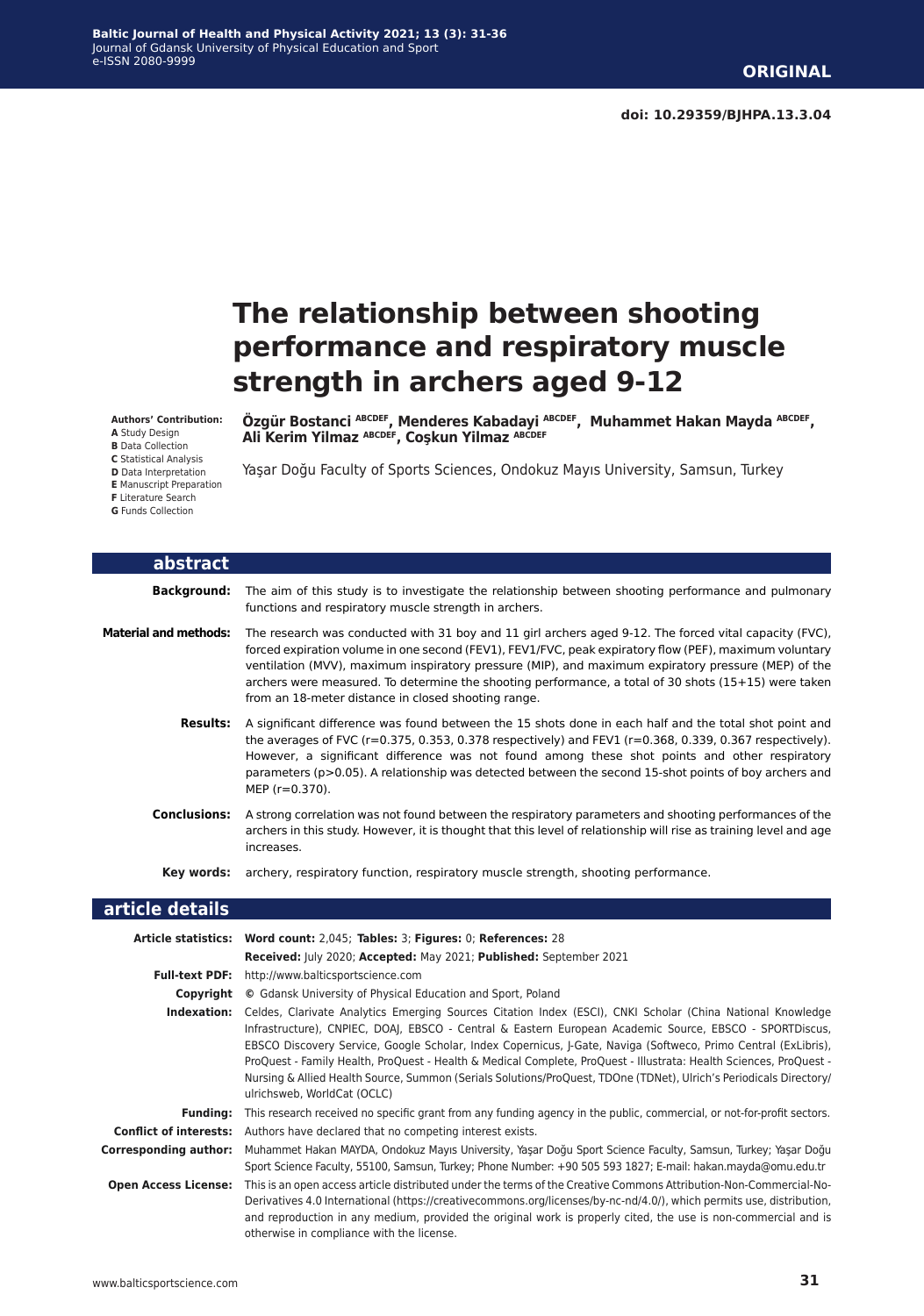# **introduction**

Archery is one of the oldest sports in history and is still among popular sports [1]. Like in other sports, there are some psychometric and physiological features that come into prominence [2], because in order to get a good score in an archery competition, one needs to have a high level of body control, skill and focus as well as the ability of synchronizing and repeating the stages of posture, holding the bow, pulling, aiming the shot and continuing to shoot [3, 4]. Although this seems like a basic process, it is affected by factors such as reaction time, focus on the aim, sufficient coordination, technical features, breathing control, and psychological state [5, 6].

The most important physiological mechanism in archery is the heart rate and shooting moment [7]. As the heart rate increases, the diastolic phase of the cardiac cycle shortens, while the systolic phase extends. A small movement that occurs in the systolic phase of the cardiac cycle causes problem in shooting sports [8]. For this reason, high-performance archers usually control their heart rate while shooting and shoot with a low heart rate. For a controlled heart rate, good respiratory capacity is necessary because the heart rate range decreases when respiratory frequency is controlled [9].

Breathing is an action that affects the diaphragm, ribcage, abdominal cavity and shoulders. Moving the shoulders makes it impossible to focus on a fixed target. For an effective shooting technique, an athlete should not breathe and shoot the arrow at the same time. Breathing is an action that is important throughout the entire process of shooting. An incorrectly applied breathing technique will cause the need to breathe in again, and this will cause less control and losing concentration which will lead to losing points [10]. In order to breathe effectively, it is important to have a healthy respiratory system [11]. The respiratory system, its functions and respiratory muscle strength are highly significant for archery, and with recent technology, it has become possible to measure these, which has led to many scientific studies [12, 13]. Improving respiratory muscle strength helps fix the relationship between respiratory muscle length and tension, and it helps increase respiratory capacity. We hypothesize that there will be a relationship between shooting performance and respiratory functions in archers.

# **material and methods**

#### **Participants**

Forty-two classic archers participated in this study; 11 girls  $(10.09 \pm 1.14)$  and 31 boys (10.45±0.99). The archers were aged 9–12 years old and they had participated in competitions as licensed athletes for at least 1 year. Descriptive data regarding the participants' characteristics are presented in Table 1 below.

| Variables                 | Boys (n: 31)      | Girls (n: 11)      | Total (n: 42)     |
|---------------------------|-------------------|--------------------|-------------------|
| Age (years)               | $10.45 \pm 0.99$  | $10.09 \pm 1.14$   | $10.36 \pm 1.03$  |
| Height (cm)               | $147.13 \pm 7.08$ | $144.73 \pm 10.39$ | $146.50 \pm 8.01$ |
| Weight (kg)               | $41.45 \pm 9.66$  | $36.36 \pm 8.66$   | $40.12 \pm 9.57$  |
| BMI ( $kg/m2$ )           | $18.97 \pm 3.26$  | $17.23 \pm 2.70$   | $18.52 \pm 3.18$  |
| Sports experience (years) | $2.23 \pm 0.43$   | $2.36 \pm 0.50$    | $2.26 \pm 0.45$   |

Table 1. Descriptive data (Mean  $\pm$  SD)

 $n =$  Sample size, SD = Standard deviation, BMI = Body mass index

Athletes who had an injury record or suffered from a serious injury were not included in this study. In order to help the participants adapt to the measurement process, they were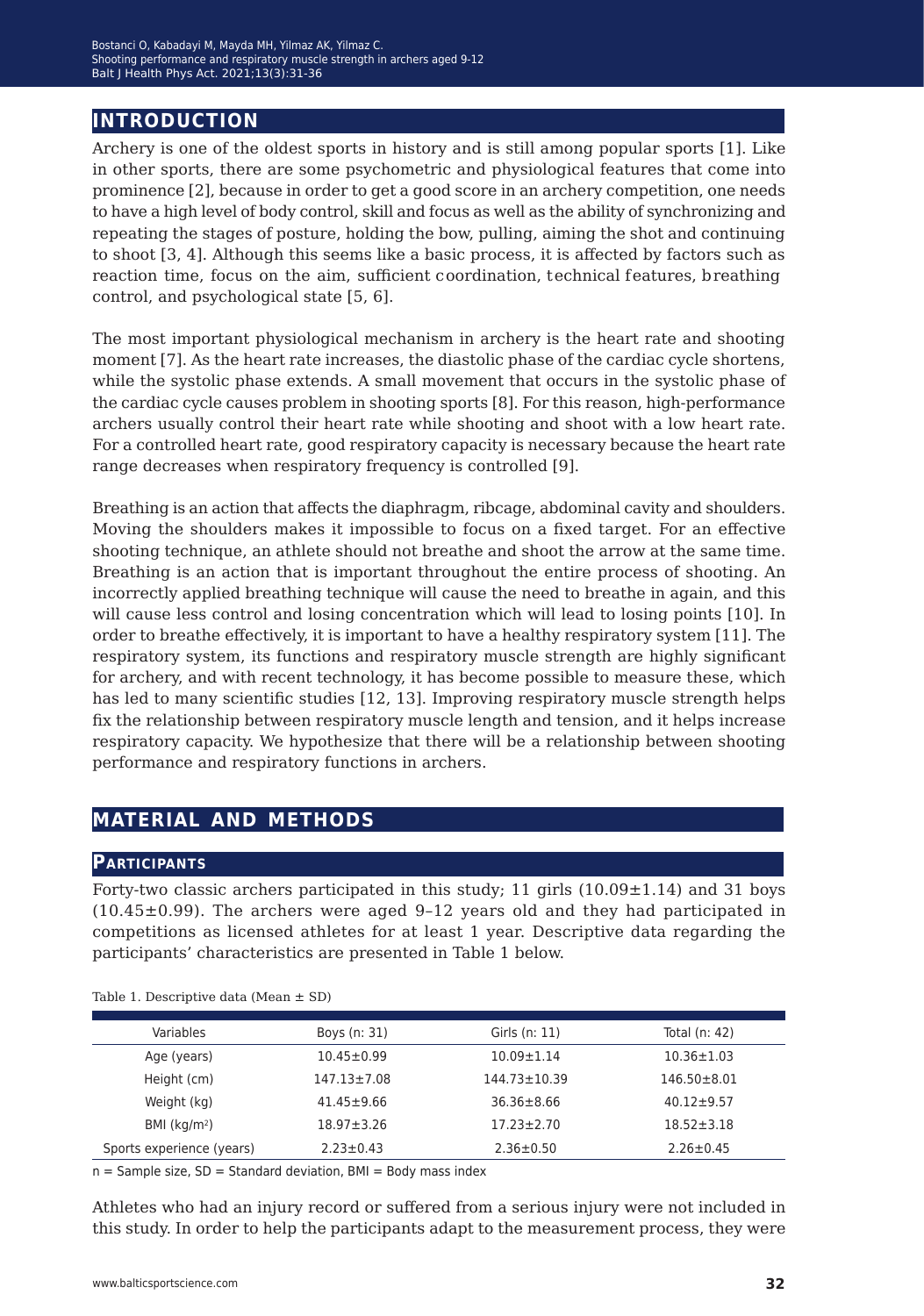informed about the tests, and a pilot study was done 1 week before measurements. The study was carried out at Samsung Kuzey Archery in 2019. All procedures were approved by the Clinical Research Ethics Committee of Ondokuz Mayıs University, and the whole process was conducted according to the standards of the Helsinki Declaration. Written informed consent was obtained from each subject.

#### **Pulmonary Function Tests**

Pulmonary function measurements were performed using a spirometer (CPFS/D USB Spirometer, MGC Diagnostics, Saint Paul, MN, USA). Forced vital capacity (FVC), forced expiration volume in one second (FEV1), the FEV1/FVC ratio, maximal peak expiratory flow (PEF max) and maximal voluntary ventilation (MVV) were recorded using this pulmonary function test. The best measurements for each subject were used in the subsequent analyses [14].

#### **Respiratory Muscle Strength**

MIP (maximal inspiratory pressure) and MEP (maximal expiratory pressure) were measured with a portable hand held mouth respiratory pressure meter (MicroRPM, CareFusion Micro Medical, Kent, UK). After the proper filters and holders were fixed, the nasal airway was closed with a clip. The MIP measurement started with the residual volume, and MEP assessment began with total lung capacity. Measurements were performed three times, and the best value was recorded [14].

#### **Shooting Performance**

One week after the respiratory function tests we conducted, athletes aged 9–12 did a total of 30 shots (15+15) from an 18-meter distance in a closed shooting range. After completing the first 15 shots, the athletes had a 15-minute rest before the other 15 shots. The total points of the 30 shots were considered as the archery success performance data. Each shot was assessed between 0–10 points. Each athlete got scores between 0 and 300 after their shots. The scores obtained by the athletes and the respiratory values measured a week before were examined.

#### **Statistical Analysis**

Data obtained from the study were analyzed by using the SPSS (SPSS for Windows, version 22.0, 2008, SPSS Inc., Chicago, Illinois, USA) package program. The data was presented as mean, standard deviation, and effect size (Cohen's d). The Shapiro-Wilk test was used to assess normality. To determine the relationship between the shooting points of the participants and their pulmonary functions and muscle strength, the Pearson correlation test was used. To detect the difference between genders, the independent t-test was applied. The statistical results were evaluated according to the significance level of  $p<0.05$ .

# **results**

Data obtained from the research was presented with their mean values and statistical results. No difference was found when respiratory functions and shooting performance were compared based on gender (p>0.05). However, it was discovered that the shooting scores of girl athletes (242.00±30.52) were higher than those of boy athletes  $(221.71 \pm 56.42)$  (p>0.05) (Table 2).

When the relationship between respiratory functions and the total 18-meter shooting performance is examined, there is a significant relationship in terms of FVC  $(r=0.378)$ and FEV1 ( $r=0.367$ ) ( $p<0.05$ ). However, no relationship was found between the other parameters (p>0.05). A significant relationship was found between the total 30 shot points and FVC values of girl athletes (r=0.631) and also between the second 15 shots and MEP averages of boy athletes  $(r=0.370)$   $(p<0.05)$  (Table 3).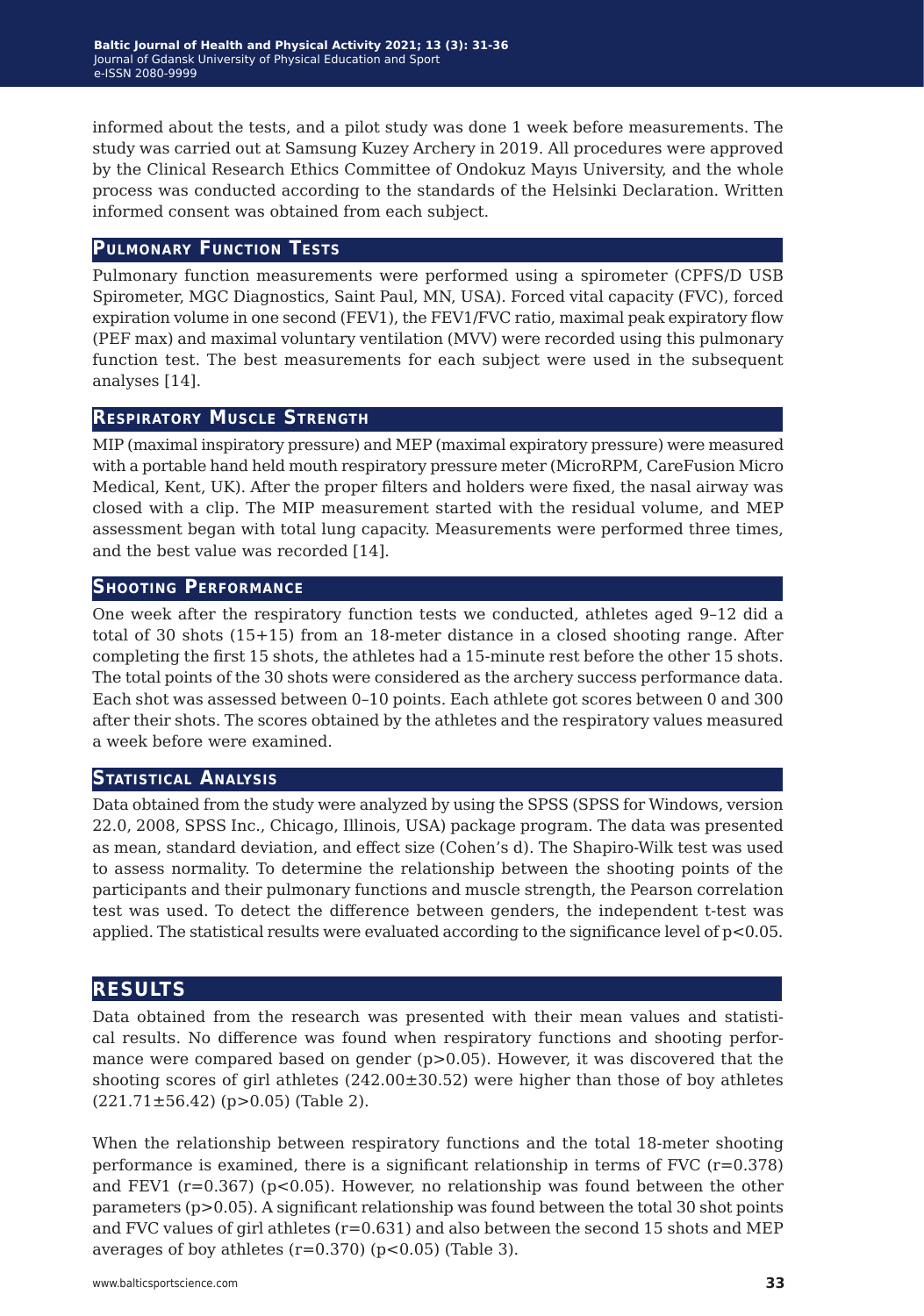#### Table 2. Comparison of variables based on gender

| Variables                 |                    | Mean $\pm$ SD      | Cohen's d | р     |  |
|---------------------------|--------------------|--------------------|-----------|-------|--|
|                           | Boys $(n=31)$      | Girls $(n=11)$     |           |       |  |
| $FVC$ ( $\vert t \rangle$ | $2.22 \pm 0.36$    | $2.13 \pm 0.44$    | 0.22      | 0.537 |  |
| $FEV1$ (It)               | $2.07 \pm 0.33$    | $2.07 \pm 0.44$    | ۰         | 0.923 |  |
| FEV1/FVC $(%)$            | $93.90 \pm 5.75$   | $96.73 \pm 3.74$   | $-0.58$   | 0.138 |  |
| PEF (It/sec)              | $307.32 \pm 43.92$ | $304.91 \pm 44.81$ | 0.05      | 0.877 |  |
| MVV (It/min)              | $76.03 \pm 15.75$  | 72.82±11.86        | 0.23      | 0.542 |  |
| MIP (cmH2O)               | $76.94 \pm 25.00$  | $75.36 \pm 25.33$  | 0.06      | 0.859 |  |
| MEP (cmH2O)               | $96.97 \pm 25.66$  | $85.00 \pm 15.80$  | 0.56      | 0.156 |  |
| First 15-shot points      | $110.29 \pm 30.58$ | $117.27 \pm 17.67$ | $-0.28$   | 0.480 |  |
| Second 15-shot points     | $111.42 \pm 27.84$ | $124.73 \pm 14.14$ | $-0.60$   | 0.139 |  |
| Total 30-shot points      | $221.71 \pm 56.42$ | $242.00 \pm 30.52$ | $-0.45$   | 0.265 |  |

SD = Standard deviation, FVC = Forced vital capacity, FEV1 = Forced expiratory volume in one second, PEF = Peak expiratory flow, MVV = Maximal voluntary ventilation, MIP = Maximal inspiratory pressure, MEP = Maximal expiratory pressure, Cohen's d = effect size

|  |  | Table 3. Analysis of the relationship between shooting scores and respiratory functions |
|--|--|-----------------------------------------------------------------------------------------|
|  |  |                                                                                         |

| Varaiables               |             | <b>FVC</b> | FEV1     | FEV1/FVC | PEF   | <b>MVV</b> | <b>MIP</b> | <b>MEP</b> |
|--------------------------|-------------|------------|----------|----------|-------|------------|------------|------------|
| First 15-shot<br>points  | <b>Boys</b> | 0.347      | 0.341    | $-0.023$ | 0.053 | 0.041      | 0.003      | 0.277      |
|                          | Girls       | $0.668*$   | 0.595    | $-0.280$ | 0.160 | 0.420      | 0.289      | 0.238      |
|                          | Total       | $0.375*$   | $0.368*$ | $-0.024$ | 0.066 | 0.077      | 0.045      | 0.239      |
| Second 15-shot<br>points | Boys        | $0.385*$   | 0.352    | $-0.111$ | 0.153 | 0.215      | 0.078      | $0.370*$   |
|                          | Girls       | 0.528      | 0.479    | $-0.173$ | 0.159 | 0.212      | 0.086      | 0.011      |
|                          | Total       | $0.353*$   | $0.339*$ | $-0.057$ | 0.140 | 0.183      | 0.068      | 0.267      |
| Total 30-shot<br>points  | <b>Boys</b> | $0.378*$   | $0.359*$ | $-0.067$ | 0.105 | 0.128      | 0.040      | 0.333      |
|                          | Girls       | $0.631*$   | 0.566    | $-0.242$ | 0.166 | 0.341      | 0.207      | 0.143      |
|                          | Total       | $0.378*$   | $0.367*$ | $-0.041$ | 0.105 | 0.133      | 0.058      | 0.262      |

 $*p<0.05$ , FVC = Forced vital capacity, FEV1 = Forced expiratory volume in one second, PEF = Peak expiratory flow,  $MVV =$  Maximal voluntary ventilation, MIP = Maximal inspiratory pressure, MEP = Maximal expiratory pressure

# **discussion**

The aim of this study was to investigate the relationship between shooting performance and respiratory functions in archers. The regular practice of a sports activity helps not only with physical and physiological improvement, but also with respiratory functions [15]. Beside psychomotor features, respiratory functions are highly significant for archers because breathing is a factor that affects success while shooting [9].

In this study, pulmonary functions and respiratory muscle strength were compared with an 18-meter shooting performance to examine the relationship between the two, and a positively significant relationship was found between FVC, FEV1 parameters and shooting scores (p<0.05) (Table 3). Research has shown that descriptive factors of children such as age, height and weight affect their pulmonary functions and respiratory muscle strength. Studies have also found that there is a positively significant relationship between age and respiratory functions in the 8–12-year-old age group [16]. Although the relationship between age and these parameters is known, it is also indicated that height, weight and physical activity levels lead to differences in respiratory functions, especially in respiratory muscle strength [17, 18]. Besides this, there is also a high correlation between respiratory muscle strength and pulmonary functions [19].

In archery, upper limbs and the strength and endurance of the upper body is directly linked to performance [20]. It has been proven that training does not cause stress in the respiratory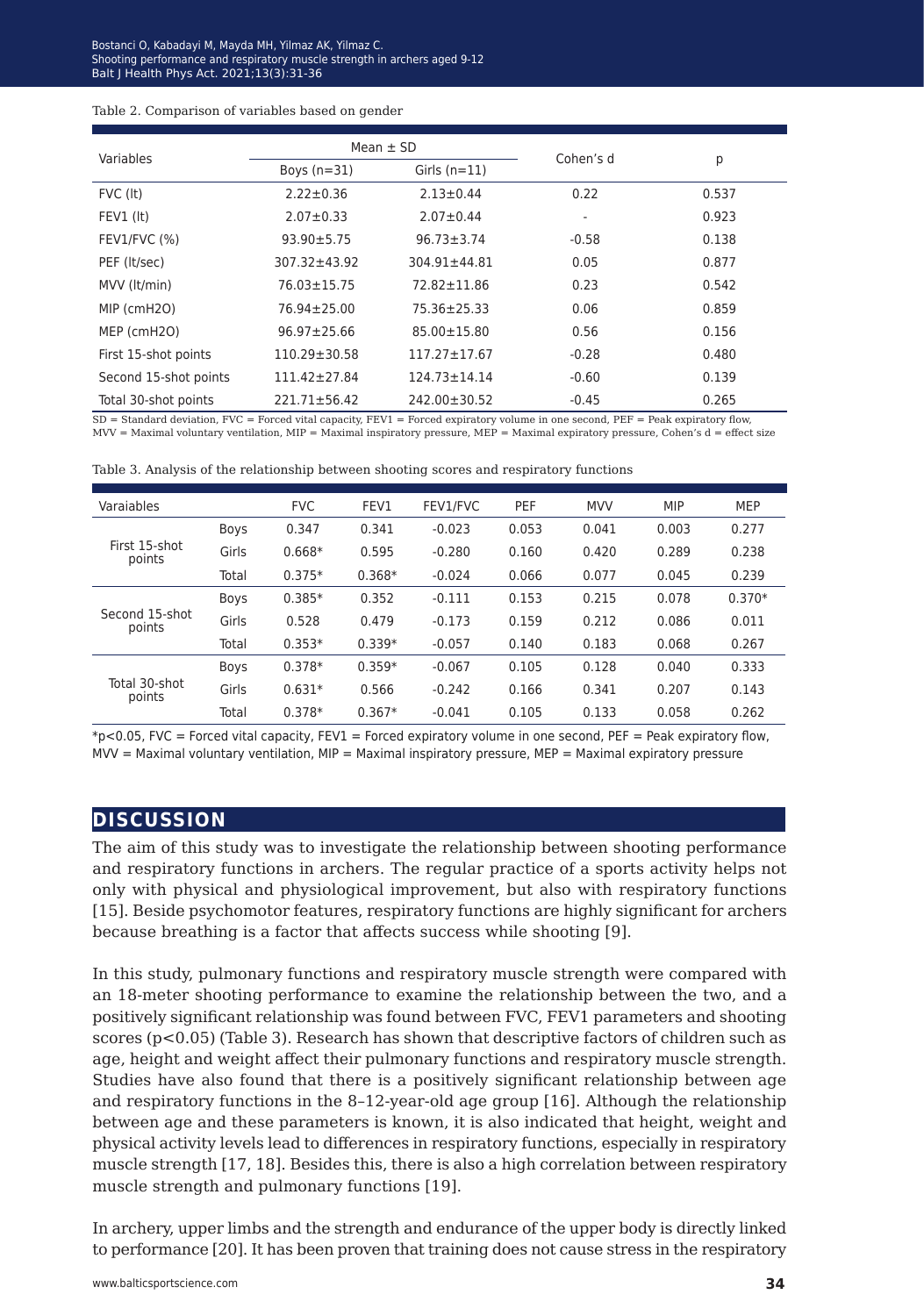system of archers [21]. It has also been found that the lung volume in archers is higher compared to others [22]. This is because lung volume is very effective on the heart rate and affects performance. It is known that higher heart rate values show low correlation with scoring points [7]. A large number of studies on archers have examined the relationship between the heart rate during the shooting period and performance and found a decrease in the heart rate while shooting [23, 24]. Also in archery, the strength and durability of core muscles are directly associated with better performance [20]. The diaphragm, which is one of the leading core muscles, is the most important muscle of the respiratory system [25]. This physiological mechanism shows that there is an association between successful shot, cardiac cycle and respiratory functions in archery.

McArdle et al. [21] have also found that breathing, the heart rate and the cardiovascular system of archers are higher. A successful shot in archery is done with controlled breathing and using respiratory functions effectively. Since training sessions include special breathing exercises, it can be said that this leads to differences when compared to other sport disciplines and respiratory parameters.

A significant difference was found when pulmonary functions, respiratory muscle strength and shooting performance were compared based on gender  $(p>0.05)$ . The result that there was no difference in these parameters based on the gender variable is due to the fact that development in both genders is similar. However, it is known that the values of boys become higher later on [26].

Baltacı et al. [27] examined the respiratory parameters of boys in different sport disciplines and found an increase in their MVV values after exercise. Another study found that the resting heart beat and blood pressure of elementary students in a school team were lower compared to students who participated in sport. It was also found that VC and FVC values were higher in those who participated in sport [28].

# **limitation**

The spirometer that was used did not calculate some other important pulmonary parameters, such as forced expiratory flow, peak expiratory flow, forced inspiratory flow, and peak inspiratory flow. In addition, the study was conducted on a small sample size.

# **conclusion**

As a conclusion, this study examined the relationship between performance and the active pulmonary functions and respiratory muscle strength, especially during the shooting process, of archers aged 9–12 years. It was found that there was a relationship between FVC, FEV1 and MEP. The fact that the participants in this study were from a very young age group and had a short training history has led to certain relationships in limited parameters. Beside their regular training, athletes need to practice specific exercises for their respiratory muscles and respiratory system (diaphragmatic breathing, respiratory muscle training, etc.) in order to improve shooting performance. Thus, the relationship between respiratory functions and shooting performance can increase. Also, trainers need to regularly monitor the respiratory values of these young athletes and study the relationship between these values and performance. It may be recommended that special breathing exercises are regularly included in the training of archers.

# **references**

<sup>[1]</sup> Öngel B. Early inner Asian Turkish archery in the development process. Gazi University Journal of Gazi Education Faculty. 2001;21:189–215.